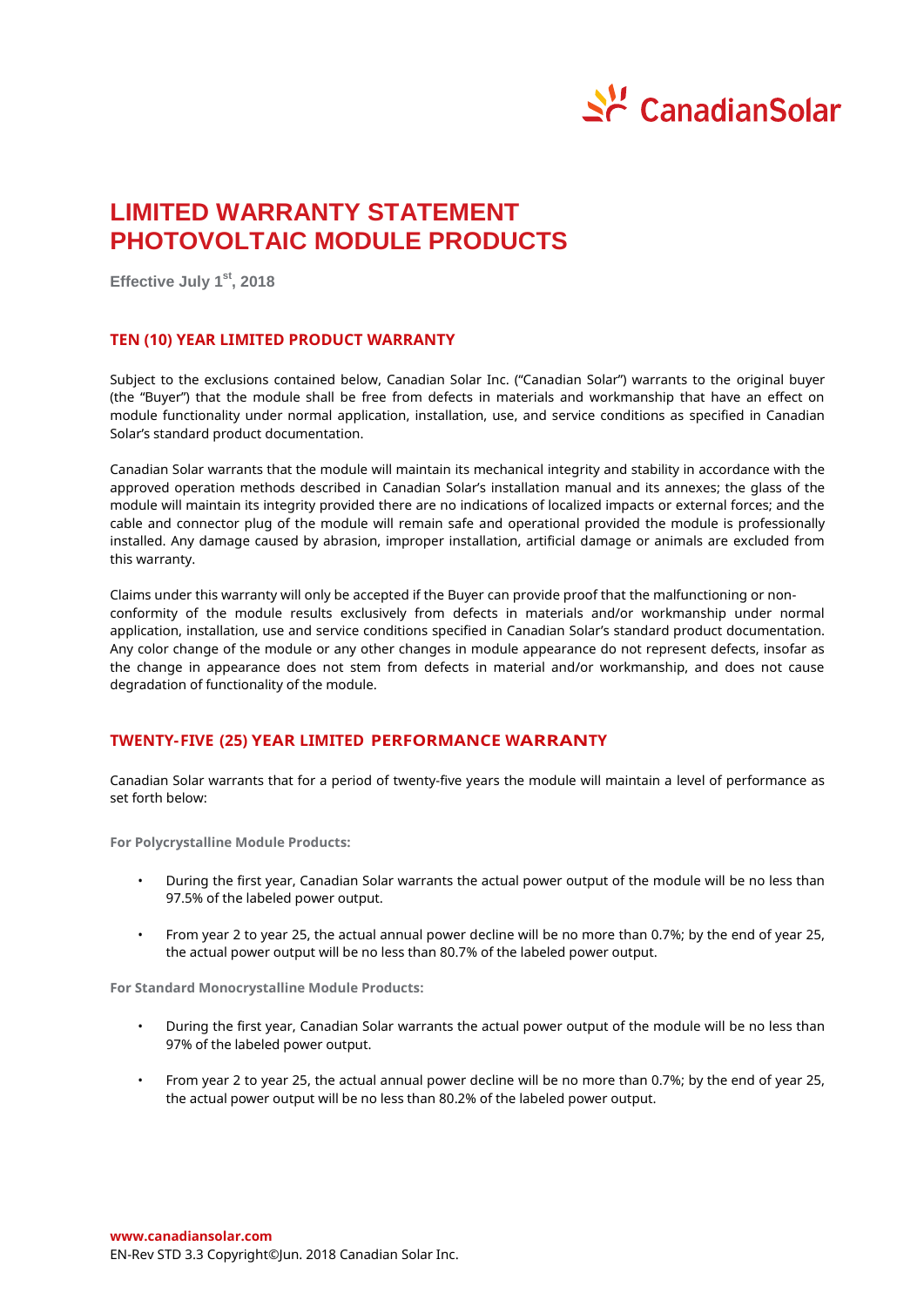

**For Monocrystalline PERC Module Products:**

- During the first year, Canadian Solar warrants the actual power output of the module will be no less than 97.5% of the labeled power output.
- From year 2 to year 25, the actual annual power decline will be no more than 0.7%; by the end of year 25, the actual power output will be no less than 80.7% of the labeled power output.

The actual power output of the module shall be determined for verification using Standard Testing Conditions only. The actual power output measurement is either carried out by a Canadian Solar facility or by a Canadian Solar recognized third-party testing institute. Testing equipment uncertainty will be applied to all actual power output measurements.

# **WARRANTY EFFECTIVE DATE**

The warranty effective date shall be defined as the date of installation or ninety (90) days after delivery by Canadian Solar to the Buyer, whichever date is earlier.

#### **EXCEPTIONS**

The limited warranties set forth herein **DO NOT** apply to any module which has been subjected to negligence in transportation, handling, storage or use; or has been repaired, or in any way tampered with; or which has been subjected to extraordinary salt or chemical exposure; or which has been subjected to improper installation, application, alteration, unauthorized service, improper system design which caused constant shading to the modules; or which has been subjected to power failure or surges, flood, fire, direct or indirect lightning strikes, or other acts of nature; or which has been subjected to accidental breakage, vandalism, explosions, acts of war, or other events outside Canadian Solar's control; or which has been moved from its original installation location.

In addition, the limited warranties do not apply to any cosmetic change in appearance stemming from the normal wear and tear over time of product materials. Warranty claims will not apply if the product label, type or serial number of the applicable product has been altered, removed or made illegible.

#### **REMEDIES**

If the product fails to conform to the warranties set forth above, Canadian Solar, at its option, will either repair or replace the product, or provide additional modules to make up the total wattage loss, or provide an appropriate residual market value of the product(s) as compensation. All remedies shall be based upon the warranted power output of the module at the reporting time of the warranty claim.

Canadian Solar shall cover reasonable transportation costs for returning the affected product to Canadian Solar and shipping the additional, repaired or replaced product to the Buyer. If Canadian Solar opts for repair as the remedy, Canadian Solar shall cover reasonable material and labor costs related to the repair. The costs and expenses for the removal, installation or reinstallation of the module shall remain with the Buyer.

Any repair or replacement of an affected product shall not increase the applicable warranty period. The warranty period for replaced or repaired product is the remainder of the warranty for the affected product. Canadian Solar reserves the right to deliver a similar product (of similar size, color, shape, and/or power output) in replacement of the returned product if production of the returned model is discontinued or such model is otherwise unavailable. Ownership of all products which have been replaced is passed to Canadian Solar.

**EXCEPT AS OTHERWISE PROVIDED BY APPLICABLE LAW, THE FOREGOING REMEDIES STATE CANADIAN SOLAR'S SOLE AND EXCLUSIVE OBLIGATION AND THE BUYER'S SOLE AND EXCLUSIVE REMEDY FOR A BREACH OF THE FOREGOING LIMITED WARRANTIES.**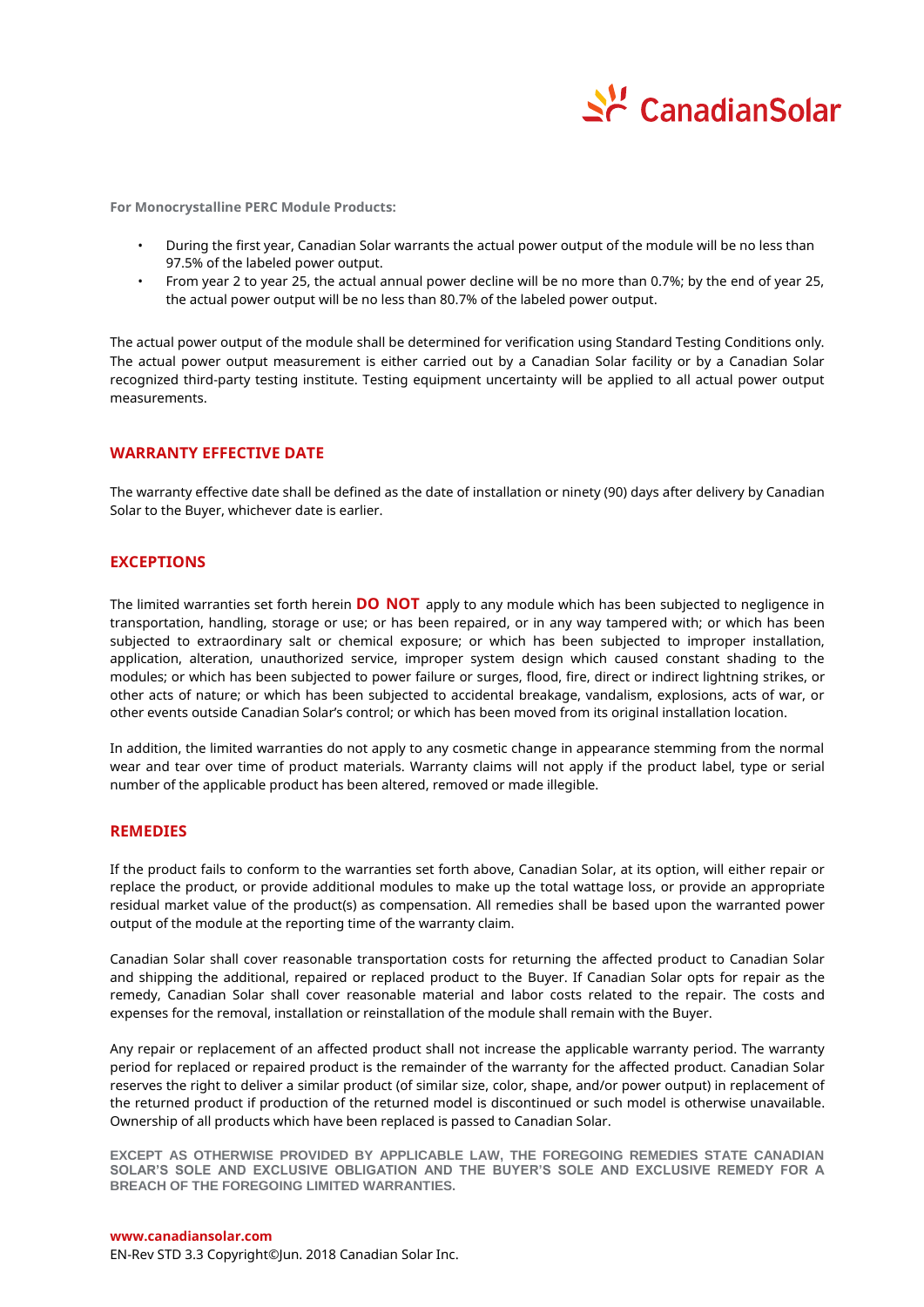

# **CLAIM PROCESS**

If the Buyer believes that it has a justified claim covered by the limited warranties set forth above, then the Buyer shall submit such claim in writing, with supporting information including but not limited to the claimed quantity, serial numbers, purchasing invoices and proofs, to Canadian Solar within the applicable warranty period specified above to the following address, or such future address as Canadian Solar may provide from time to time:

**Japan** Canadian Solar Japan K.K. Customer Support Department Round-Cross Shinjuku 5-Chome 8F 5-17-5 Shinjuku Shinjuku-ku Tokyo, Japan 160-0022 Tel: +81 3 5291 8591 E-mail: service.jp@canadiansolar.com

**Rest of Asia Pacific** Canadian Solar Inc. Customer Service Department 199 Lushan Road, Suzhou New District Jiangsu China, 215129 Tel: +86 512 66908088 E-mail: service.cn@canadiansolar.com

**Australia** Canadian Solar MSS (Australia) Pty Ltd Technical Department 44 Stephenson Street Cremorne VIC 3121, Australia Tel: +61 3 8609 1844 E-mail: service.au@canadiansolar.com

**Europe, Middle East & Africa**  Canadian Solar EMEA GmbH Customer Service Department Landsberger Strasse 94, 80339 Munich, Germany Tel: +49 89 5199689 0 E-mail: service.emea@canadiansolar.com

**Americas** Canadian Solar Inc. Customer Service Department 3000 Oak Road, Ste. 400 Walnut Creek, CA 94597 Tel: +1 855 315 8915 E-mail: service.ca@canadiansolar.com

## **WARRANTY ASSIGNMENT**

This Limited Warranty is transferrable to a party taking legal title to the module, provided that the module remains installed in its original installation location.

# **DISPUTE RESOLUTION**

In case of any dispute related to warranty claims, such dispute shall be referred to and finally resolved pursuant to the governing law clauses and dispute resolution procedures under the purchase agreement between the Buyer and Canadian Solar.

# **NOT INDEPENDENT WARRANTIES**

The Buyer has the right to pursue claims under each of the warranties set forth above; provided that if claims arise under multiple limited warranties from a single defect, then if Canadian Solar remedies that defect as set forth above, Canadian Solar shall be deemed to have resolved all applicable warranty claims arising from that defect.